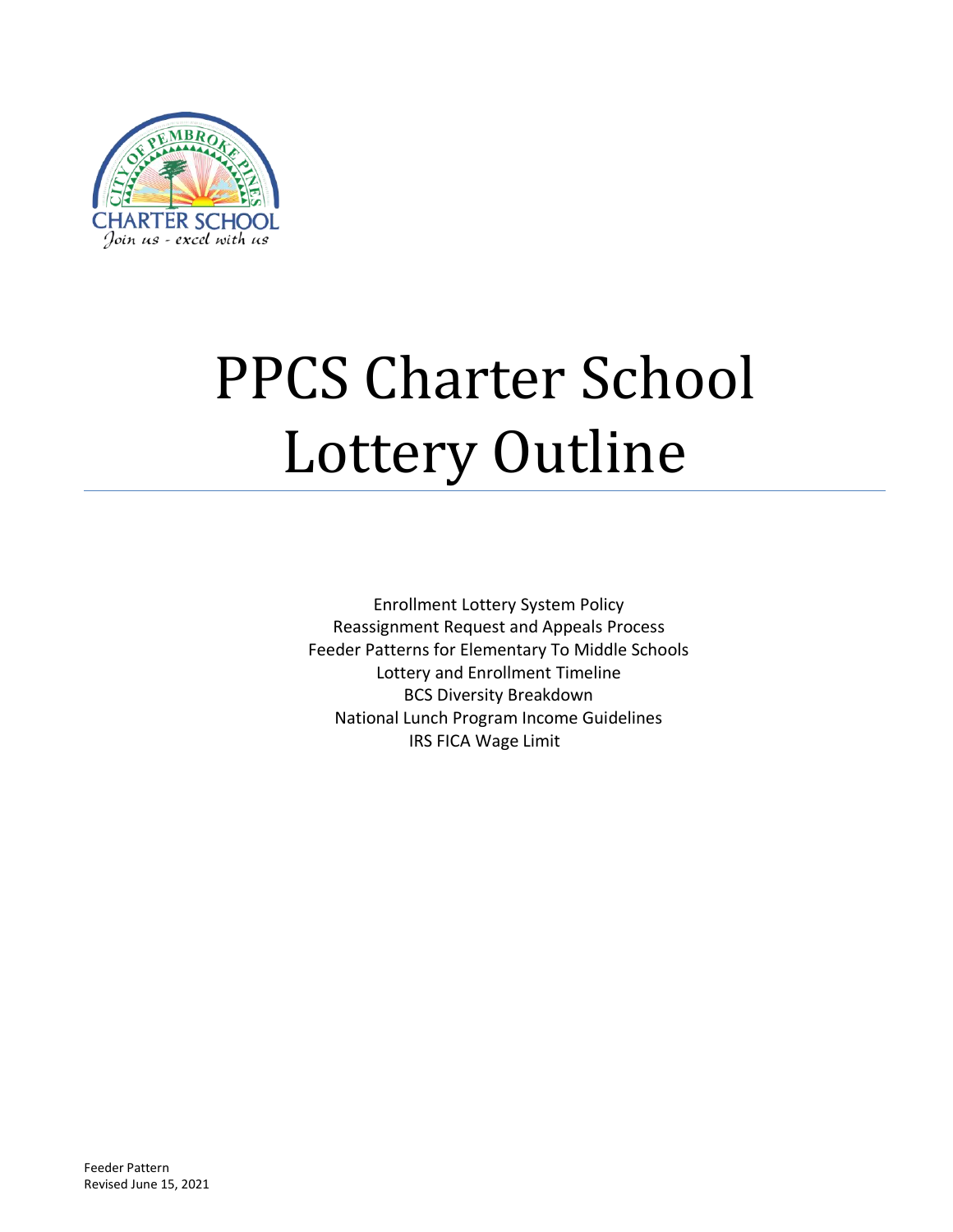#### **Lottery Objective**

This policy will set forth the procedures to fill open seats within the Pembroke Pines Charter School system (PPCS) at each grade level with a qualified applicant from a lottery pool. The majority of the slots filled by the lottery pool primarily fill enrollment of new kindergarten students each year. However, the lottery also serves to fill vacancies in all grade levels that result from students exiting the charter school system or school enrollment expansions within the PPCS. Openings may also be filled based upon specific enrollment preferences as outlined below.

**Lottery Pools** – there are three (3) separate pools compiled to fulfill vacancies for each of the following:

- 1. Pines charter school- sponsored by Broward County Schools (BCS) uses the Basic Lottery Preferences only.
- 2. Pines charter school sponsored by Florida State University (FSU) uses the Basic Lottery Preferences along with the ethnicity, race, and socioeconomic lottery preferences required by the FSU charter.
- 3. Pines -FSU Center for Children with Autism uses the basic lottery preferences along with the ethnicity, race and socioeconomic lottery preferences required by the FSU charter.

#### **Applicants enter the lottery system in only a few ways:**

- 1. New student lottery applications that are received by the published deadline during the established enrollment period.
- 2. Children of persons who are on full-time, active military duty pursuant to the Interstate Compact on Educational Opportunity for Military Children, §§1000.36 and 1003.05, Florida Statutes, and children of school staff may enter the lottery at any time outside of the established enrollment period and may also be enrolled throughout the school year so long as there is adequate capacity.
- 3. Reinsertion to the lottery due to a multi-level grade advancement, retention, or reassignment request. Reinsertion requires an enrollment application be submitted and the approval of the principal of the charter school campus to which the student is to be transferred/enrolled within the PPCS.

#### **Notes on Siblings**

- 1. A qualified sibling relationship means the child is a sibling through parentage, adoption, marriage, legal guardianship, or are children of persons who qualify as domestic partners according to the Pembroke Pines Domestic Partnership Act, §34.05 of the Code of Ordinances of the City of Pembroke Pines. Other familial relationships such as cousins, nieces, or nephews, or of greater lineal descent do not count as siblings for enrollment preference even though they may reside in the same household unless they meet one of the prior requirements.
- 2. Copies of a marriage certificate, proof of legal guardianship, or other appropriate legal documents are required to establish the sibling relationship.
- 3. If the current enrolled sibling graduates, the applicant retains the sibling category preference for future lotteries as long as the enrollment application is re-submitted every year following the graduation of the older sibling or sibling in a higher grade. Once the younger sibling or sibling in a lower grade leaves the PPCS for any reason, they will lose preference on this basis if they are to apply for re-enrollment at a later date.
- 4. If the current enrolled sibling is withdrawn after the lottery closing date, the applicant will remain in the sibling preference category for the current year but not for future years.

Page 1 of 8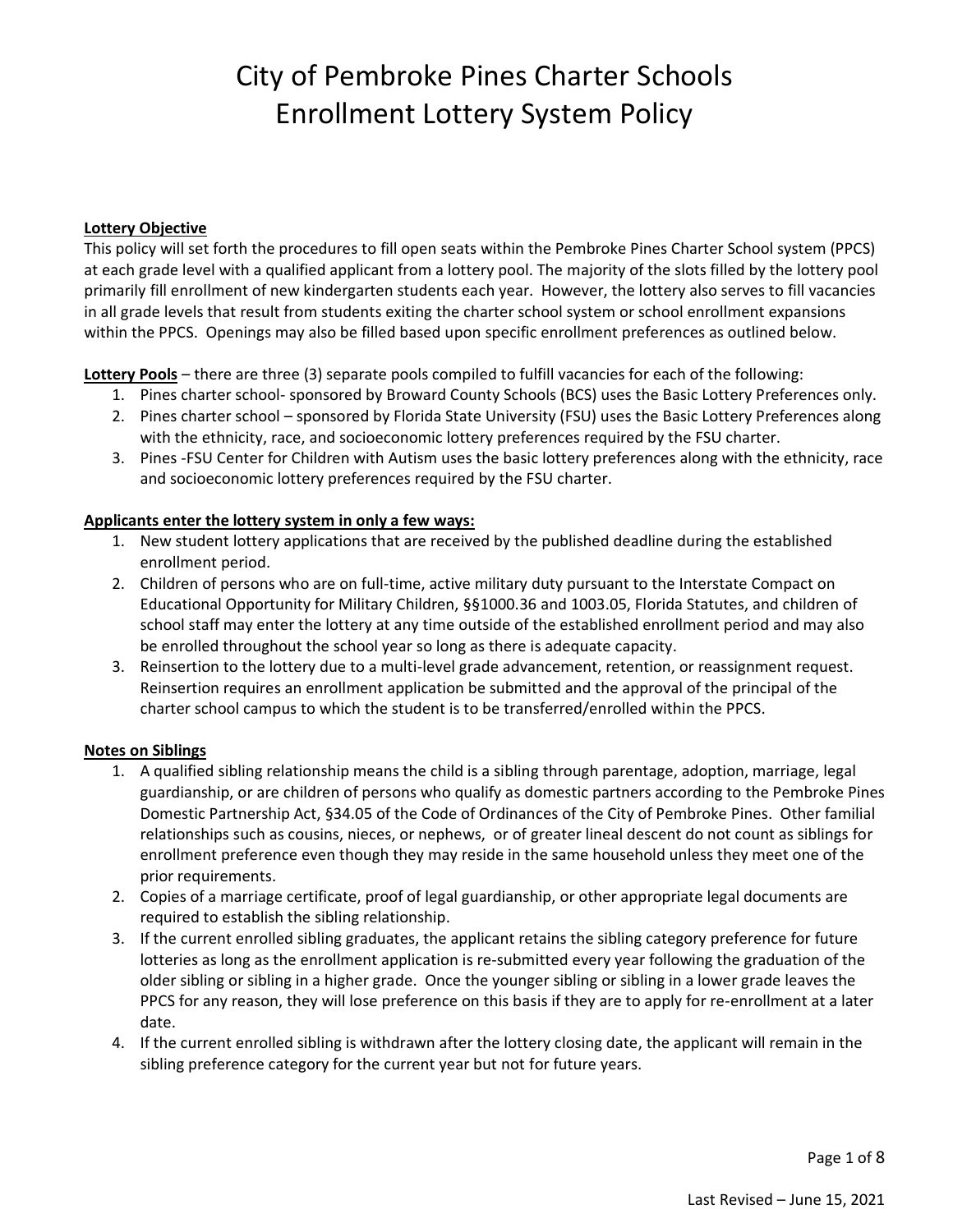- 5. Sibling preference will not be afforded if the new application is submitted after the qualifying sibling's graduation or departure from the Pembroke Pines Charter School system for any reason.
- 6. Same grade siblings (e.g., twins, triplets, quadruplets, or sibling attending the same grade level for any reason) will be assigned to consecutive wait list numbers (if they enter the lottery at the same time) but will only be placed together if space is available. The applications will have a check box to indicate parent's preference of **same class, different classroom, or no preference.**

#### **Basic Lottery Preferences**

- 1. Applicants will be assigned priority within the applicant's highest qualifying category, then by year of application or reinsertion.
- 2. Preference Categories in order of priority applied:
	- a. Current PPCS students with multi-level advancement or retention*.*
	- b. Children of PPCS staff members who are not yet enrolled in PPCS or are otherwise new applicants to PPCS.

*NOTE: If a PPCS staff member leaves employment with PPCS for any reason before completing one (1) full calendar year of employment from their anniversary date or does not return for the start of their second school year within that calendar year, then their child will be withdrawn from the PPCS at the end of the semester.*

- c. Reassignments between schools. Applies to current PPCS students at the time of reassignment only and only with approval by the principal at the campus to which the student is being reassigned. Reassignments will not usually be permitted to occur during the active school year as it may be disruptive to the educational process for the reassigned student as well as the classroom as a whole.
- d. Full time, active military duty will only apply for new applicants
- e. Siblings will only apply for new applicants.
	- i. Of Pembroke Pines residents of currently enrolled students.
	- ii. Of non-Pembroke Pines residents of currently enrolled students.
- f. Pembroke Pines residents with no siblings currently enrolled in PPCS.
- g. All other applicants.
- 3. Applicants cannot switch between categories after the lottery runs unless approved by the applicable principal(s). If approved, then the applicant will be moved to the end of their new category-grade-lottery pool. Examples of instances when this may be permitted:
	- a. An applicant applied to the wrong grade.
	- b. An applicant is the child of a newly hired staff member.
	- c. An applicant is the child of newly activated, full time military personnel.
- 4. All PPCS campuses are part of a single lottery pool except the FSU campus and the FSU Center for Children with Autism which have their own lottery pools due to different charter requirements.
	- a. Applicants will be placed in both Pines-BCS and Pines-FSU lottery pools if all required fields were completed.
	- b. FSU Center for Children with Autism program applicants are only eligible for the FSU Center for Children with Autism lottery pool.
	- c. A wait list applicant can only accept one opening at a time. In other words, the same student may not accept two separate openings at different PPCS campuses regardless of whether the lottery pools or campuses differ.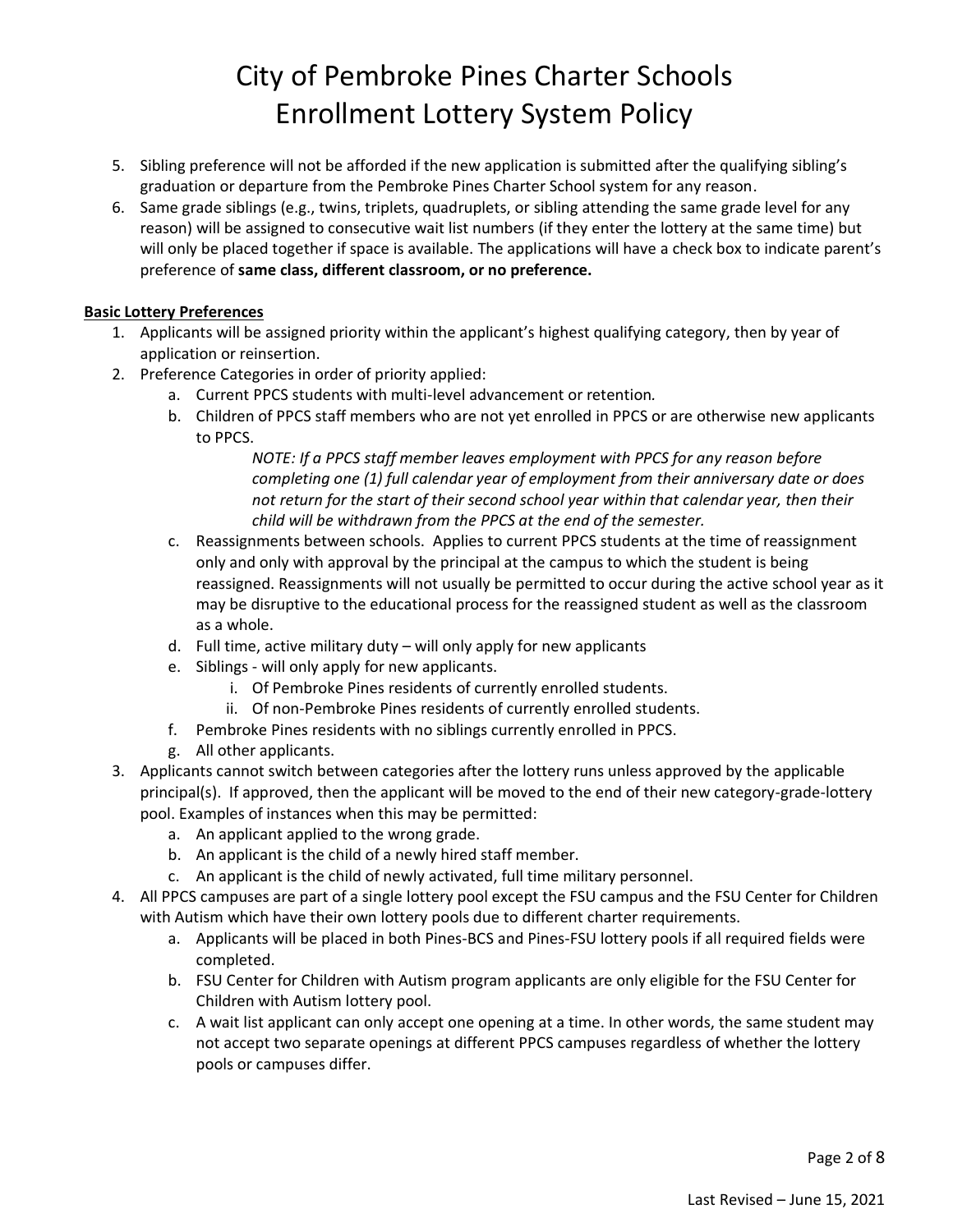- d. An applicant may decline acceptance to a particular campus. They will immediately become eligible again for the next opening as long as it is not at the same campus for the same grade that has already been declined. They will remain on the waitlist for any other campus choice as long as the remaining campus(es) that was or were declined is a choice weighted above the one declined. In other words, applicants are required to list their choice of campus in order of preference. If an applicant has 3 campus choices listed on their application and declines choice #2, choice #3 will also be considered declined since that is listed below their 2<sup>nd</sup> choice. Their first choice is weighted higher than their second choice; second choice is weighted higher than third choice, and so on.
- e. If a parent does not respond to an offered seat within the specified time frame then their lottery application will be automatically declined by the PPCS lottery software.

Page 3 of 8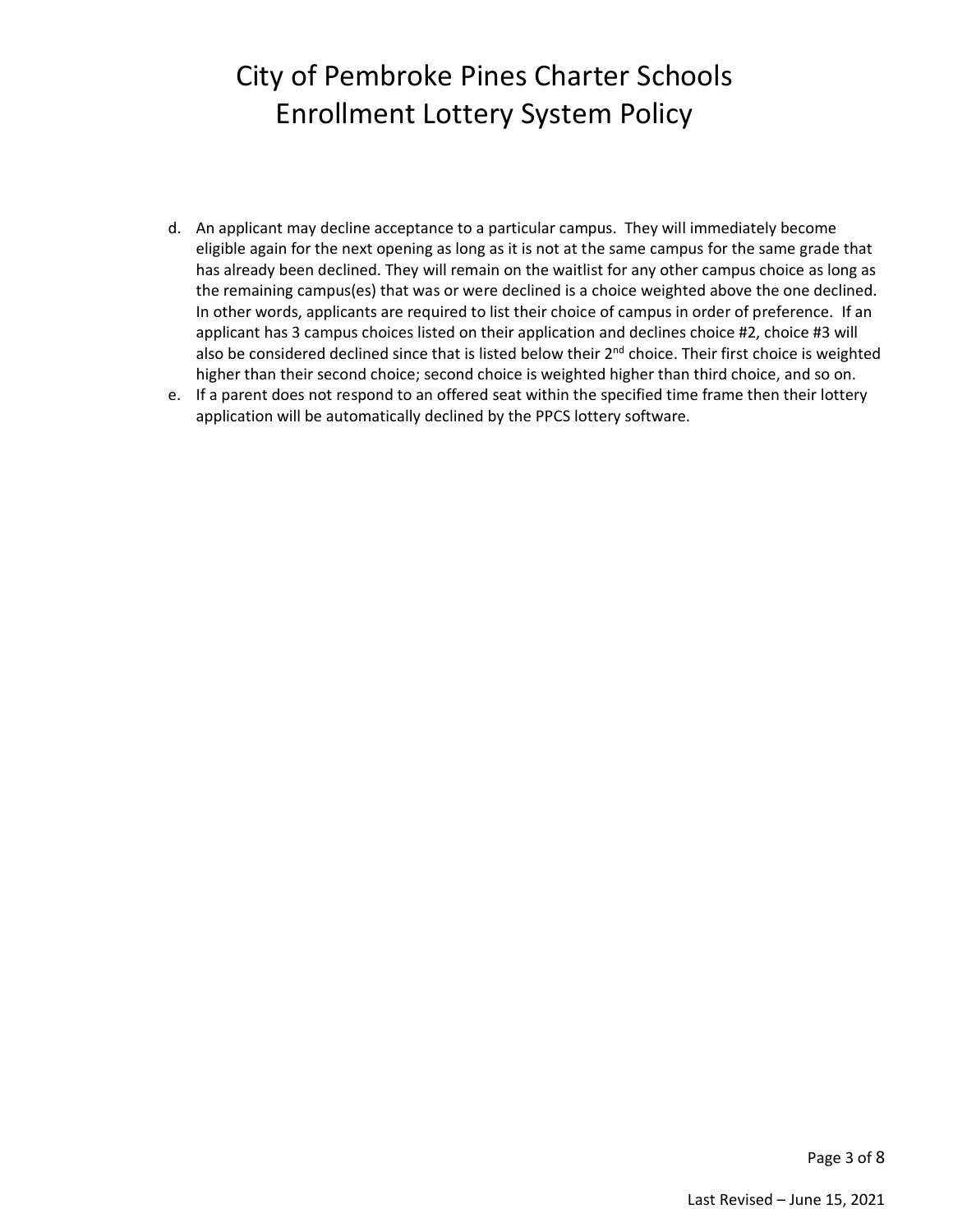#### **Pines-FSU Gender, Ethnicity, Race, and Socioeconomic Lottery Preferences**

- 1. As required by the FSU charter, the aim is to maintain **gender balance of 50/50** along with **ethnic and race** percentages in line with those of Broward County as outlined in the [Broward County Public Schools District](https://www.browardschools.com/Page/34033)  [Profile-Student Enrollment Counts](https://www.browardschools.com/Page/34033) as follows:
	- a. **Ethnicity**: Hispanic, Non-Hispanic.
	- b. **Race**: White, Black, Asian, Native American or Native Alaskan, Native Hawaiian or Pacific Islander, Multiracial.
- 2. In accordance with its charter requirements, FSU attempts to balance the socioeconomic status (SES) of the school to maintain an equal balance of student population in each of the four SES categories. The first two categories are based on the [National School Lunch Program \(NSLP\) -](https://www.govinfo.gov/content/pkg/FR-2019-03-20/pdf/2019-05183.pdf) Income Eligibility Guidelines.
	- a. Category 1: student qualifies for free lunch
	- b. Category 2: student qualifies for a reduced lunch
	- c. Category 3: household income is below the [FICA base limit](https://www.irs.gov/taxtopics/tc751) (\$142,800 for 2021) and the student does not qualify for free or reduced lunch.
	- d. Category 4: household income is at least the FICA base limit (\$142,801 for 2021) and the student does not qualify for free or reduced lunch.

Page 4 of 8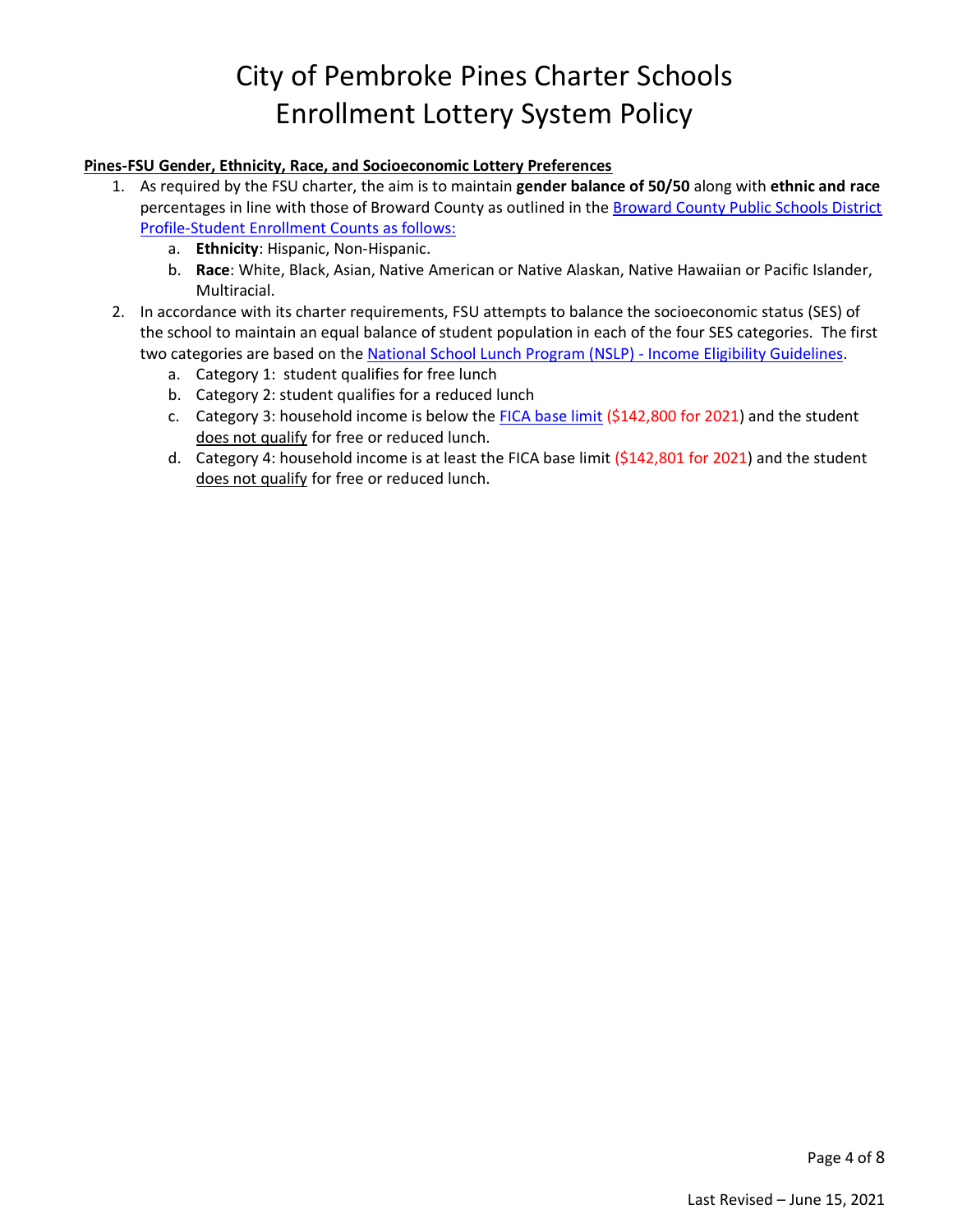#### **Reassignment Request and Appeals**

**Three Reassignment tiers** that can be made. Applicants who are Requesting Reassignment may appeal at any of the following decision levels:

- 1. Principal at Current School
	- The Applicant's request initially is made straight to the Principal at the student's current school.
		- a) The Principal may approve the request; it will then automatically go to the Reassignment Committee for final approval.
		- b) The Principal may deny the request and may state the reason for denial.
- 2. Reassignment Committee

The Reassignment Committee gives final Reassignment approvals and handles initial appeals.

3. City Manager A request denied by the Reassignment Committee may be appealed to the City Manager.

#### **Feeder Patterns**

- PPCS Elementary schools are located at the East, Central, West, and FSU campuses.
- Graduates from the PPCS East and Central elementary schools attend the Central campus middle school.
- Graduates from the PPCS West and FSU elementary schools attend the West campus middle school.
- The middle school grades at the Academic Village has no defined feeder school.
- All middle school graduates attend high school at the Academic Village high school.

#### **Lottery and Enrollment Timeline**

(The official dates will include the effective school year and be posted online.)

- 1. Acceptance of applications for re-enrollment, lottery applications, and reassignment are accepted for the advertised time period.
- 2. Lottery is conducted on the date advertised.
- 3. Notification is sent to the parent dashboard for the applicant.
- 4. The applicant is notified of the time period in which they may accept or decline the seat offer for which they were selected by the lottery.
- 5. During the specified Enrollment period, the applicant is required to provide the PPCS with the necessary paperwork for registration.

Page 5 of 8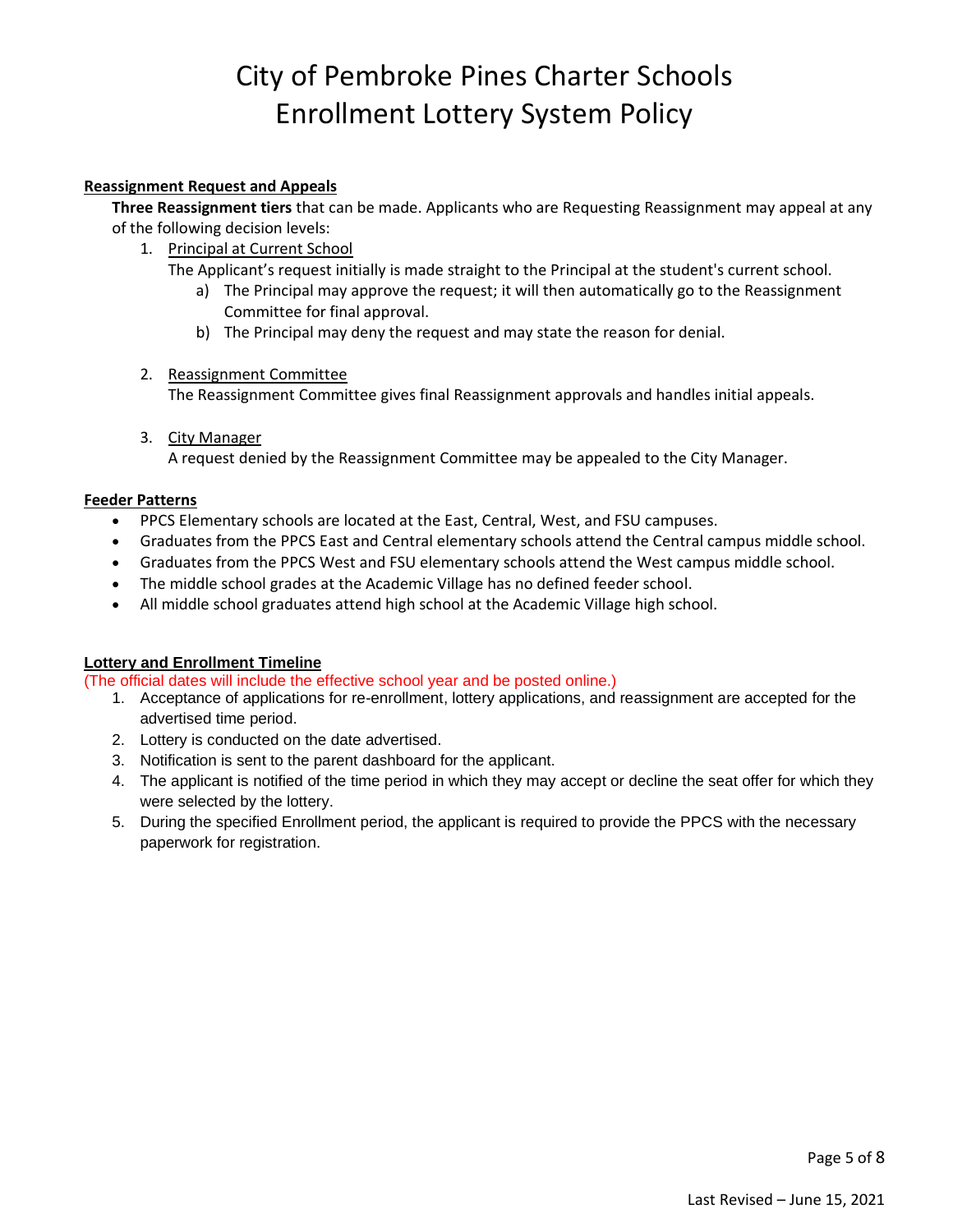### **Broward County Schools Diversity Breakdown - 2021**

| Race                                       | Population $\sim$ | Percentage |
|--------------------------------------------|-------------------|------------|
| White                                      | 698,805           | 36.28%     |
| <b>Black or African American</b>           | 530,990           | 27.57%     |
| Asian                                      | 67,677            | 3.51%      |
| Two or More Races                          | 39,608            | 2.06%      |
| Some Other Race                            | 10,590            | 0.55%      |
| American Indian and Alaska Native          | 3,304             | 0.17%      |
| Native Hawaiian and Other Pacific Islander | 942               | 0.05%      |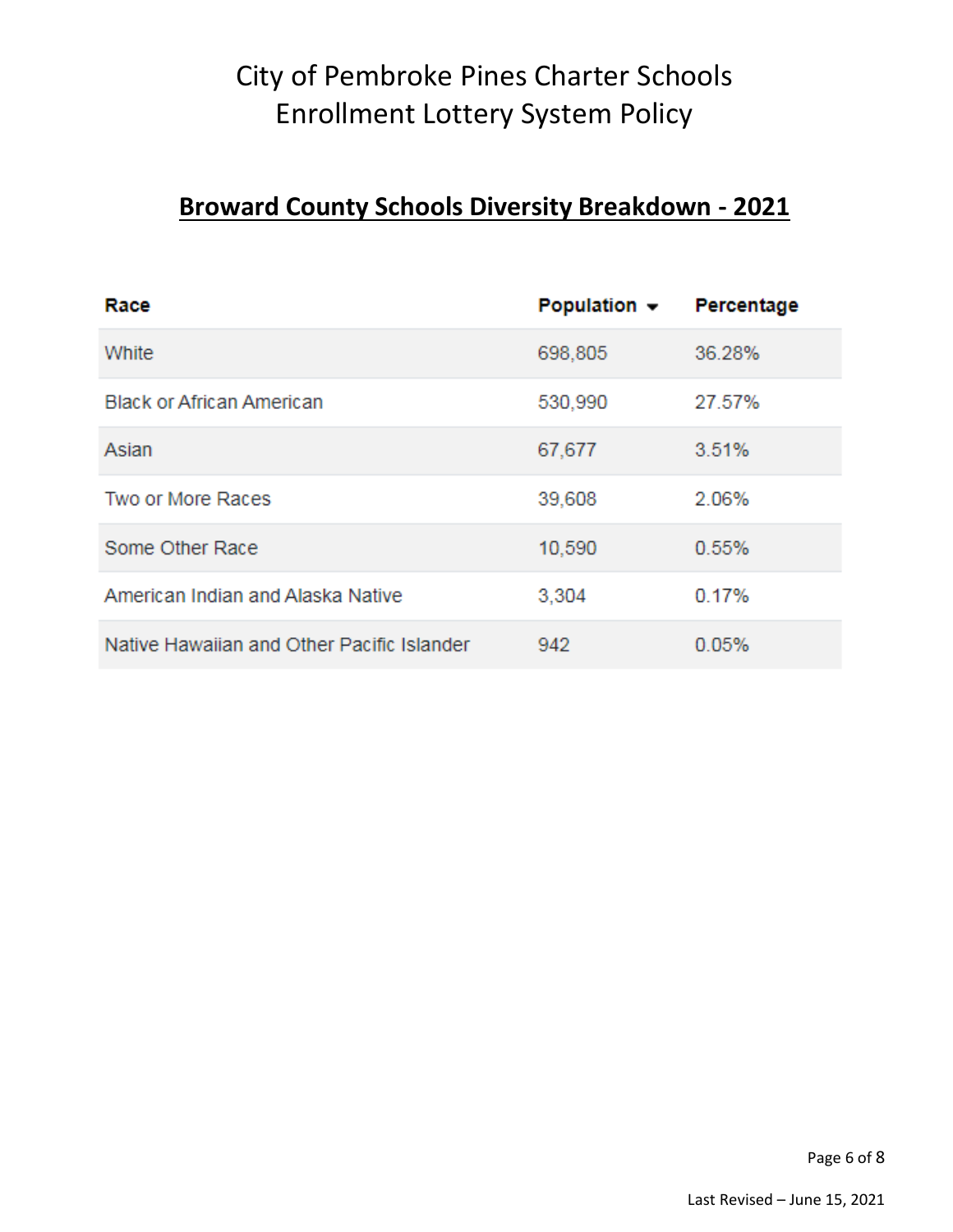#### FLORIDA INCOME ELIGIBILITY GUIDELINES **FOR FREE AND REDUCED-PRICE MEALS**

Effective from July 1, 2021 to June 30, 2022

| <b>FREE MEAL SCALE</b>                       |          |         |                  |           |        |  |
|----------------------------------------------|----------|---------|------------------|-----------|--------|--|
| Household                                    | Annual   | Monthly | <b>Twice Per</b> | Every Two | Weekly |  |
| Size                                         |          |         | Month            | Weeks     |        |  |
|                                              | 16,744   | 1.396   | 698              | 644       | 322    |  |
| $\overline{2}$                               | 22,646   | 1.888   | 944              | 871       | 436    |  |
| 3                                            | 28.548   | 2.379   | 1,190            | 1,098     | 549    |  |
| 4                                            | 34,450   | 2.871   | 1,436            | 1,325     | 663    |  |
| 5                                            | 40,352   | 3,363   | 1.682            | 1.552     | 776    |  |
| 6                                            | 46,254   | 3,855   | 1,928            | 1,779     | 890    |  |
|                                              | 52,156   | 4,347   | 2.174            | 2,006     | 1,003  |  |
| 8                                            | 58,058   | 4.839   | 2.420            | 2.233     | 1,117  |  |
| For each<br>additional family<br>member, add | $+5,902$ | $+492$  | $+246$           | $+227$    | $+114$ |  |

| <b>REDUCED-PRICE MEAL SCALE</b>              |          |         |                           |                    |        |  |
|----------------------------------------------|----------|---------|---------------------------|--------------------|--------|--|
| Household<br>Size                            | Annual   | Monthly | <b>Twice Per</b><br>Month | Every Two<br>Weeks | Weekly |  |
|                                              | 23,828   | 1.986   | 993                       | 917                | 459    |  |
| 2                                            | 32,227   | 2.686   | 1.343                     | 1.240              | 620    |  |
| 3                                            | 40.626   | 3.386   | 1,693                     | 1,563              | 782    |  |
| 4                                            | 49,025   | 4.086   | 2,043                     | 1,886              | 943    |  |
| 5                                            | 57,424   | 4.786   | 2.393                     | 2.209              | 1,105  |  |
| 6                                            | 65,823   | 5.486   | 2.743                     | 2,532              | 1,266  |  |
| 7                                            | 74.222   | 6.186   | 3,093                     | 2,855              | 1,428  |  |
| 8                                            | 82.621   | 6.886   | 3.443                     | 3.178              | 1,589  |  |
| For each<br>additional family<br>member, add | $+8,399$ | $+700$  | $+350$                    | $+324$             | $+162$ |  |